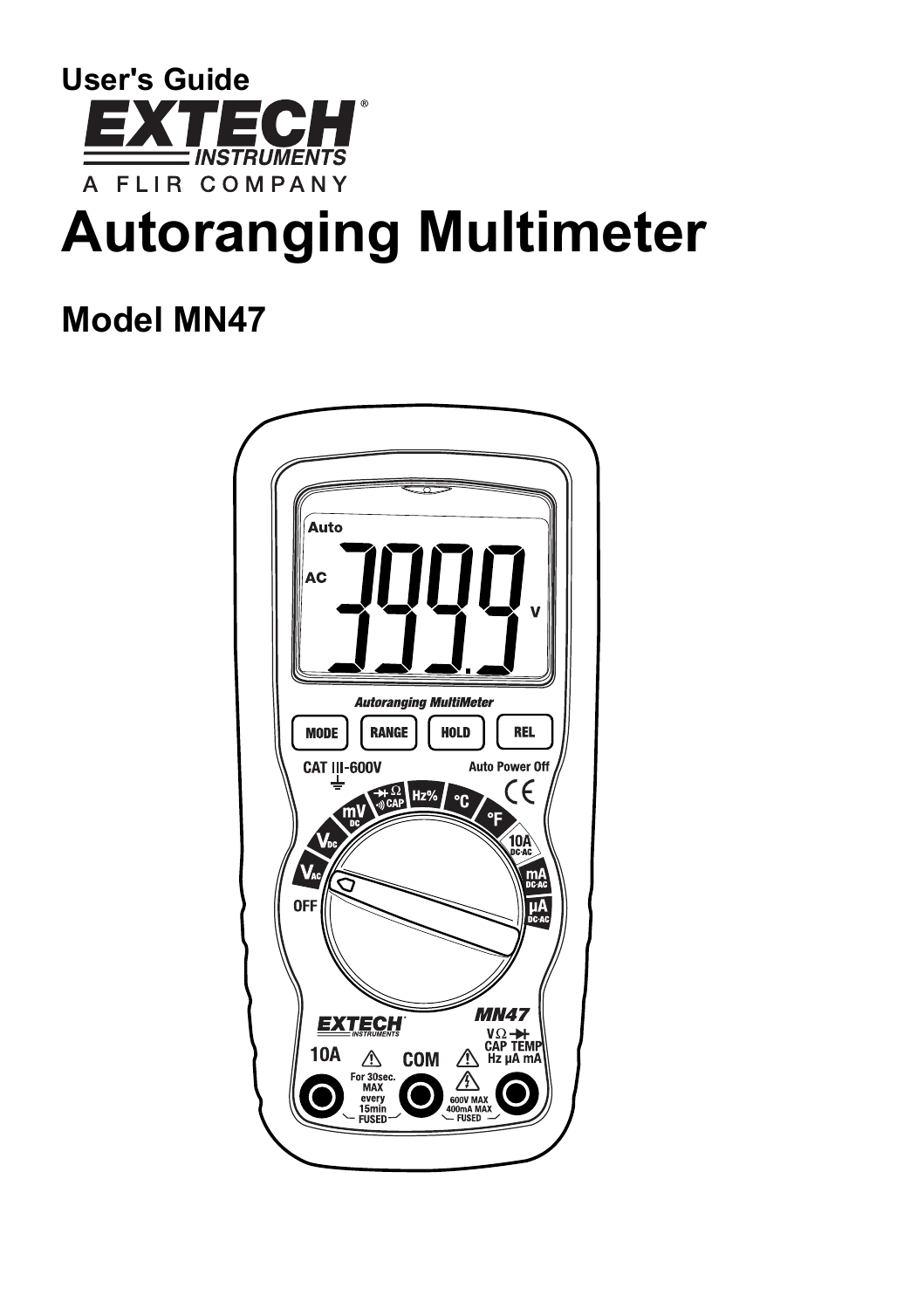## *Introduction*

Congratulations on your purchase of the MN47 MultiMeter. The MN47 offers AC/DC Voltage, AC/DC Current, Resistance, Diode, and Continuity and Temperature. Proper use and care of this meter will provide many years of reliable service.

## *Safety*



This symbol adjacent to another symbol, terminal or operating device indicates that the operator must refer to an explanation in the Operating Instructions to avoid personal injury or damage to the meter.

This **WARNING** symbol indicates a potentially hazardous situation, which if not avoided, could result in death or serious injury.

This **CAUTION** symbol indicates a potentially hazardous situation, which if not avoided, may result damage to the product.



This symbol advises the user that the terminal(s) so marked must not be connected to a circuit point at which the voltage with respect to earth ground exceeds 600V.

This symbol adjacent to one or more terminals identifies them as being associated with ranges that may, in normal use, be subjected to particularly hazardous voltages. For maximum safety, the meter and its test leads should not be handled when these terminals are energized.

#### **SAFETY INSTRUCTIONS**

This meter has been designed for safe use, but must be operated with caution. The rules listed below must be carefully followed for safe operation.

1. **NEVER** apply voltage or current to the meter that exceeds the specified maximum:

| <b>Input Protection Limits</b>                                                       |                                                 |  |  |
|--------------------------------------------------------------------------------------|-------------------------------------------------|--|--|
| <b>Function</b>                                                                      | <b>Maximum Input</b>                            |  |  |
| V DC or V AC                                                                         | 600V AC and DC                                  |  |  |
| mAAC/DC                                                                              | 400mA DC/AC                                     |  |  |
| A AC/DC                                                                              | 10A DC/AC (for 30 seconds max. every 15 minutes |  |  |
| Frequency, Resistance, Capacitance,<br>Duty Cycle, Diode, Continuity,<br>Temperature | 250V DC/AC                                      |  |  |

- 2. **USE EXTREME CAUTION** when working with high voltages.
- 3. **DO NOT** measure voltage if the voltage on the "COM" input jack exceeds 600V above earth ground.
- 4. **NEVER** connect the meter leads across a voltage source while the function switch is in the current, resistance, or diode mode. Doing so can damage the meter.
- 5. **ALWAYS** discharge filter capacitors in power supplies and disconnect the power when making resistance or diode tests.
- 6. **ALWAYS** turn off power and disconnect test leads before opening the covers to replace the fuse or battery.
- 7. **NEVER** operate the meter unless the back cover and the battery and fuse covers are in place and fastened securely.
- 8. **DO NOT** use the meter if the meter or test leads look damaged, or if you suspect the meter is not operating properly.
- 9. If the equipment is used in a manner not specified by the manufacturer, the protection provided by the equipment may be impaired.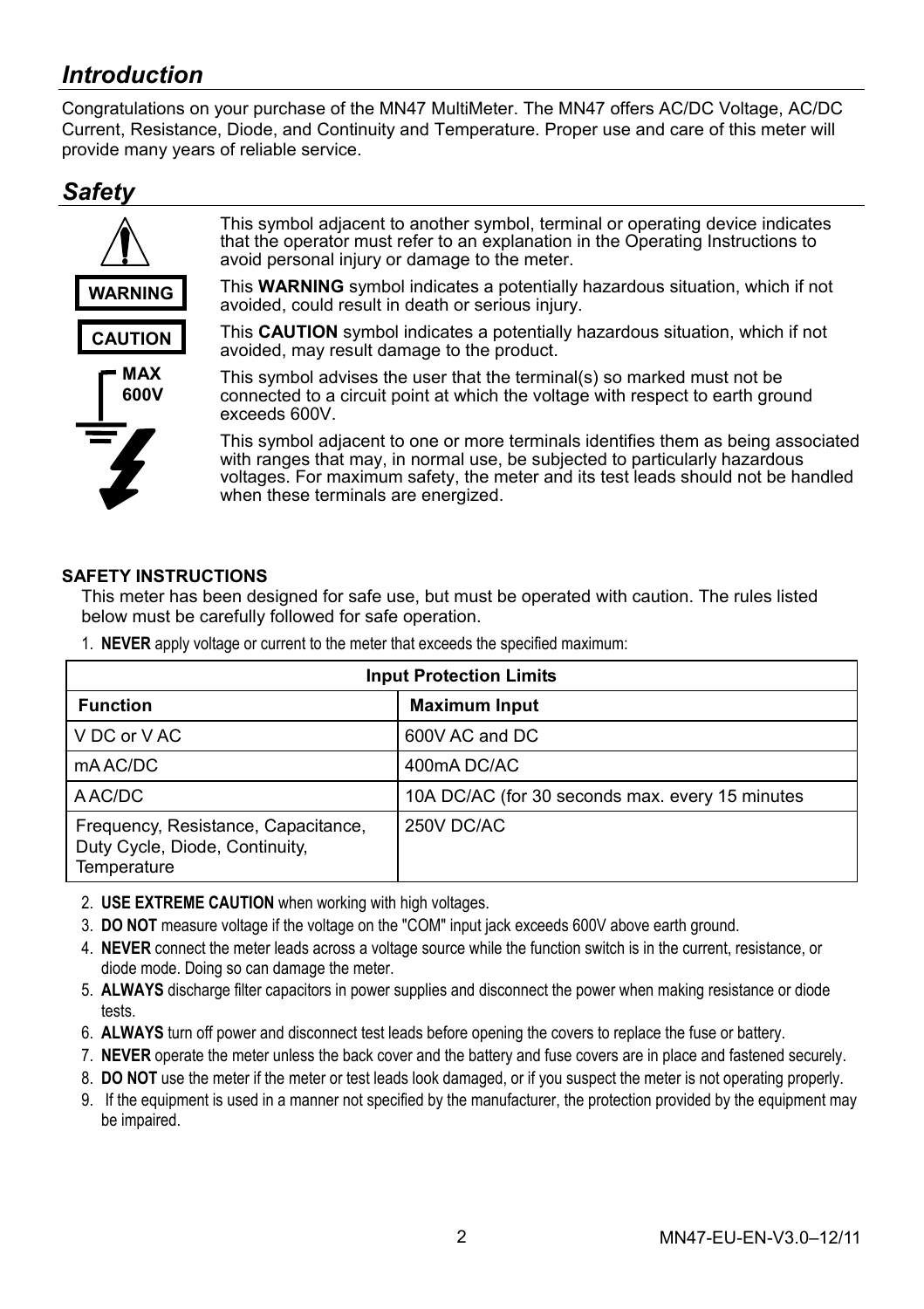## *Controls and Jacks*

- 1. Non-Contact AC voltage tester
- 2. 4000 count LCD display
- 3. RANGE button
- 4. MODE button
- 5. HOLD button
- 6. RELATIVE button
- 7. Function switch
- 8. COM (negative) input jack
- 9. Positive 10A input jack
- 10. Positive input jack



## *Symbols and Annunciators*

| $\cdot$ ))) | Continuity |
|-------------|------------|
|-------------|------------|

- Diode test ₩
- +
- Low battery
- HOLD Data hold
- Auto Autoranging
- AC Alternating current
- DC Direct current
- REL Relative
- µ micro (amps)
- m milli (volts, amps)
- k kilo (ohms)
- Ω Ohms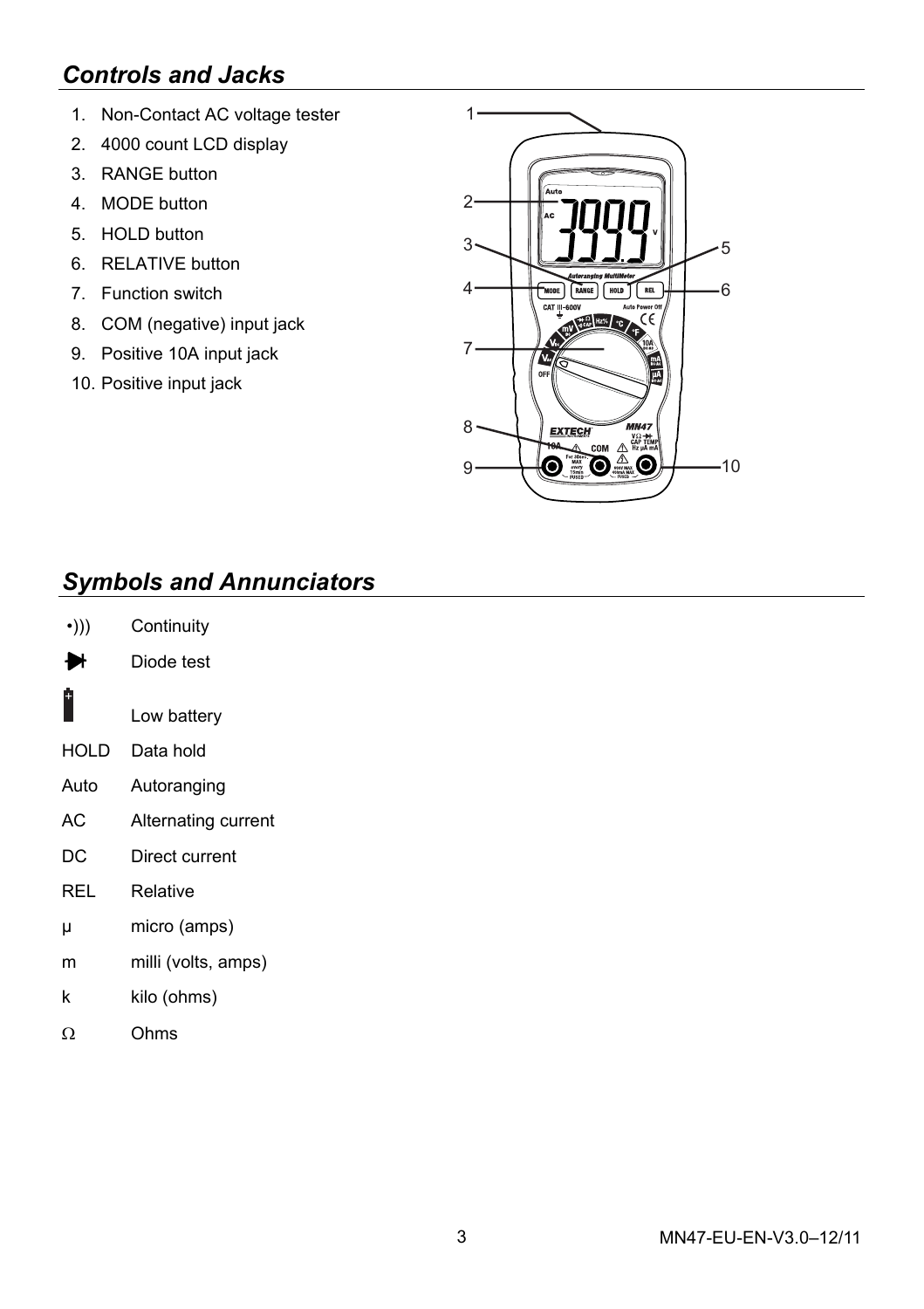## *OPERATING INSTRUCTIONS*

**WARNING**: Risk of electrocution. High-voltage circuits, both AC and DC, are very dangerous and should be measured with great care.

- 1. ALWAYS turn the function switch to the OFF position when the meter is not in use.
- 2. If OL appears in the display, the value exceeds the range you have selected. Change to a higher range

**NOTE**: On some low AC and DC voltage ranges, with the test leads not connected to a device, the display may show a random, changing reading. This is normal and is caused by the high-input sensitivity. The reading will stabilize and give a proper measurement when connected to a circuit.

#### **RANGE BUTTON**

When the meter is first turned on, it automatically goes into autoranging mode. To manually select the range to be tested perform the following.

- 1. Press RANGE button. The AUTO display will turn off.
- 2. Press RANGE button to step through the available ranges.
- 3. Press and hold the RANGE button for 2 seconds to exit the manual ranging mode and return to autoranging.
- **NOTE:** Manual ranging does not apply for Capacitance, Frequency, Diode, Continuity and Duty Cycle.

#### **DATA HOLD BUTTON**

Data hold allows the meter to "freeze" a measurement in the display.

- 1. Press DATA HOLD button to "freeze" the reading on the LCD. The indicator "HOLD" will appear on the display.
- 2. Press DATA HOLD button to return to normal operation

#### **RELATIVE BUTTON**

The relative measurement feature allows you to make measurements relative to a stored reference value. A reference voltage, current, etc. can be stored and measurements made in comparison to that value. The displayed value is the difference between the reference value and the measured value.

- 1. Perform any measurement as described in operating instructions.
- 2. Press the RELATIVE button to store the reading in the display and the REL indicator will appear on the display.
- 3. The display will now indicate the difference between the stored value and measured value.
- 4. Press the RELATIVE button to return to normal operation.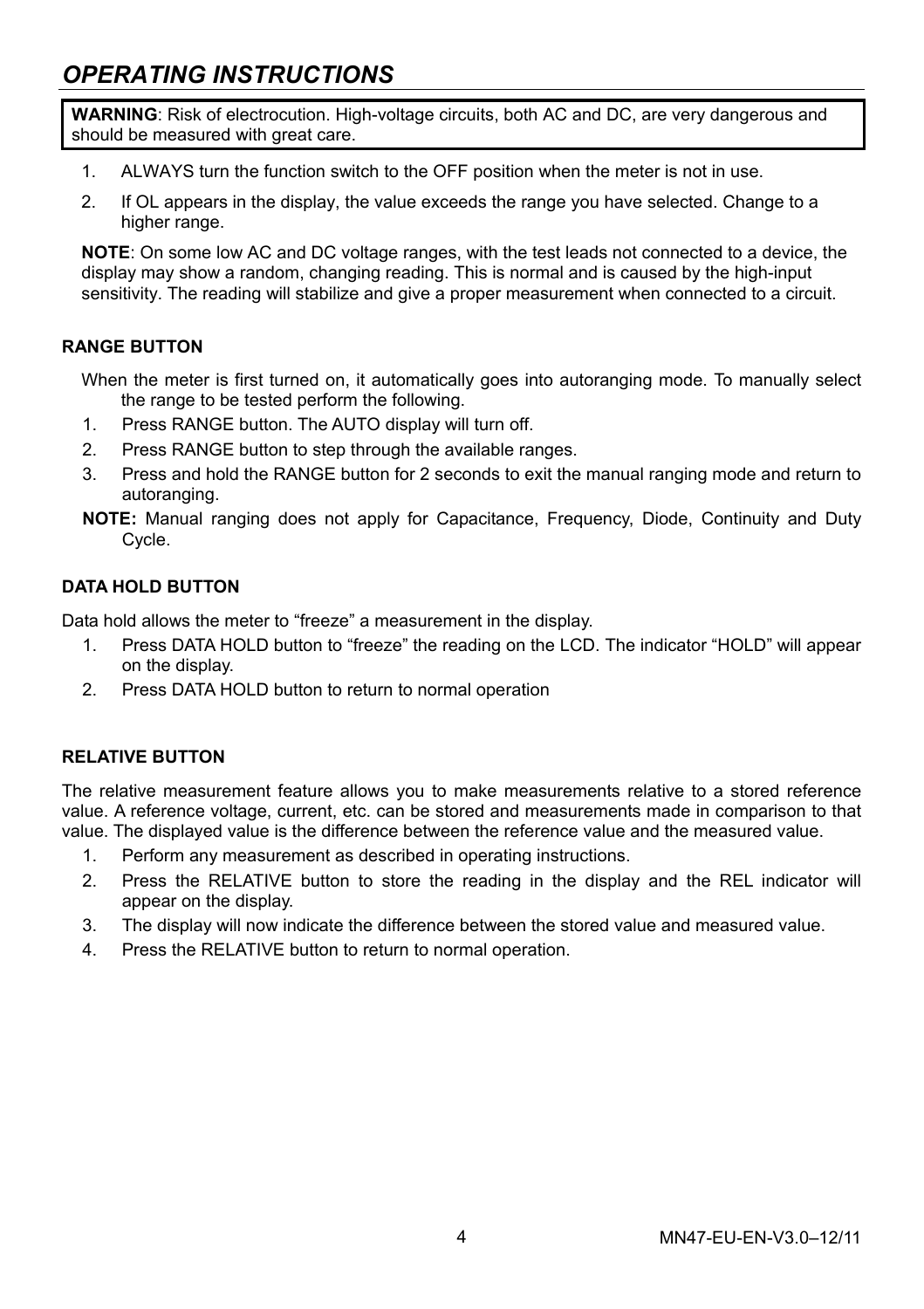#### **NON-CONTACT AC VOLTAGE DETECTOR**

#### **WARNING:** Always test the NCV function on a know live circuit before use

- 1. Turn the rotary switch to any measurement position
- 2. Hold the top of the meter very close to the voltage source as shown.
- 3. If voltage is present, the LED above the display will glow**NOTE:** The detector is designed with high sensitivity. Static electricity or other sources of energy may randomly trip the sensor. This is normal operation.



#### **AC VOLTAGE MEASUREMENTS**

**WARNING:** Risk of Electrocution. The probe tips may not be long enough to contact the live parts inside some 240V outlets for appliances because the contacts are recessed deep in the outlets. As a result, the reading may show 0 volts when the outlet actually has voltage on it. Make sure the probe tips are touching the metal contacts inside the outlet before assuming that no voltage is present.

**CAUTION:** Do not measure AC voltages if a motor on the circuit is being switched ON or OFF. Large voltage surges may occur that can damage the meter.

- 1. Set the function switch to the VAC position.
- 2. Insert the black test lead banana plug into the negative **COM** jack. Insert the red test lead banana plug into the positive **V** jack.
- 3. Touch the black test probe tip to the neutral side of the circuit.
- 4. Touch the red test probe tip to the "hot" side of circuit.
- 5. Read the voltage in the display.

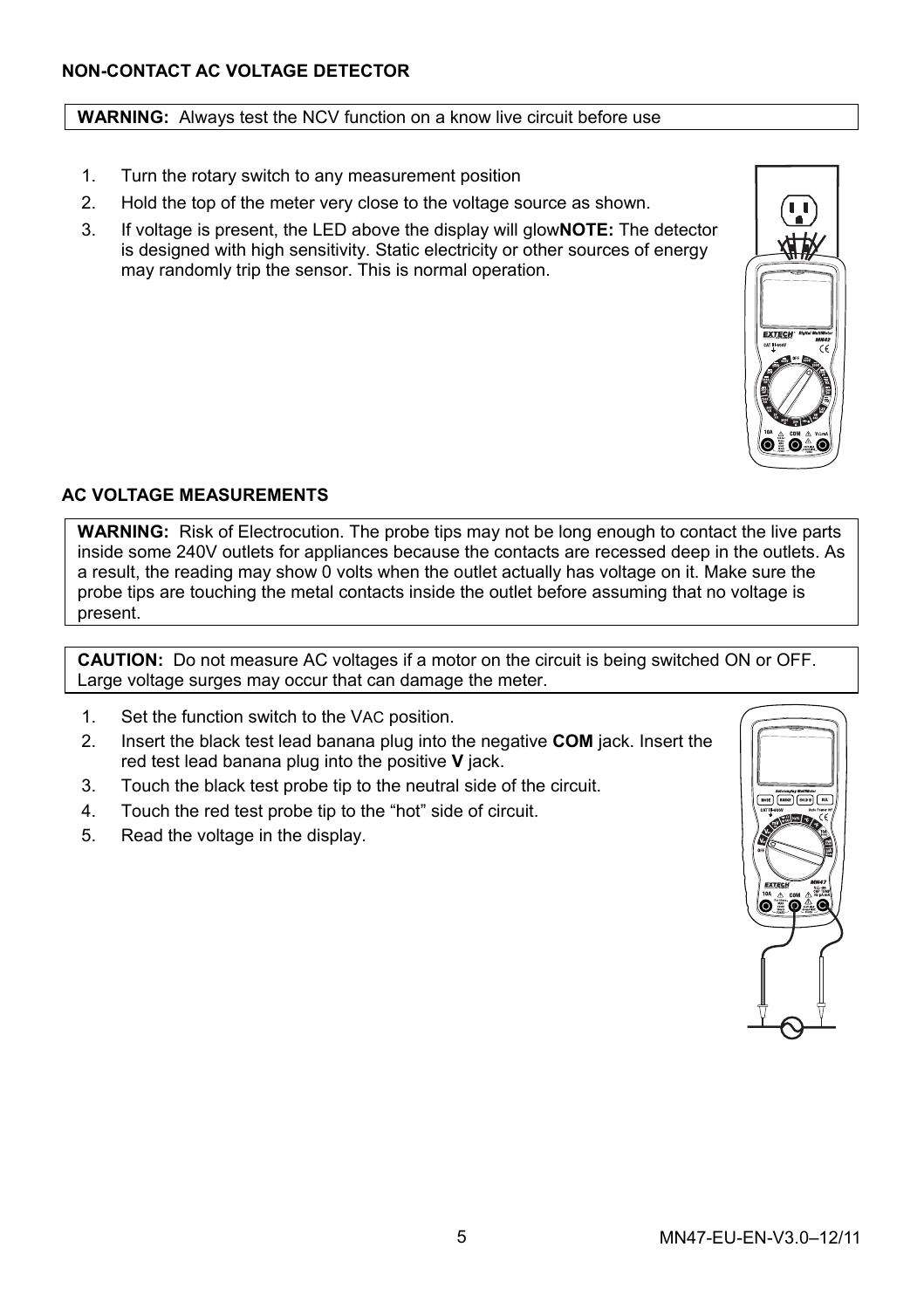#### **DC VOLTAGE MEASUREMENTS**

**CAUTION:** Do not measure DC voltages if a motor on the circuit is being switched ON or OFF. Large voltage surges may occur that can damage the meter.

- 1. Set the function switch to the VDC position.
- 2. Insert the black test lead banana plug into the negative **COM** jack. Insert the red test lead banana plug into the positive **V** jack.
- 3. Touch the black test probe tip to the negative side of the circuit. Touch the red test probe tip to the positive side of the circuit.
- 4. Read the voltage in the display.



#### **RESISTANCE MEASUREMENTS**

**WARNING:** To avoid electric shock, disconnect power to the unit under test and discharge all capacitors before taking any resistance measurements. Remove the batteries and unplug the line cords.

- 1. Set the function switch to the  $\Omega$  position.
- 2. Insert the black test lead banana plug into the negative **COM** jack. Insert the red test lead banana plug into the positive  $\Omega$  jack.
- 3. Touch the test probe tips across the circuit or component under test. It is best to disconnect one side of the circuit under test so the rest of the circuit will not interfere with the resistance reading.
- 4. Read the resistance in the display.

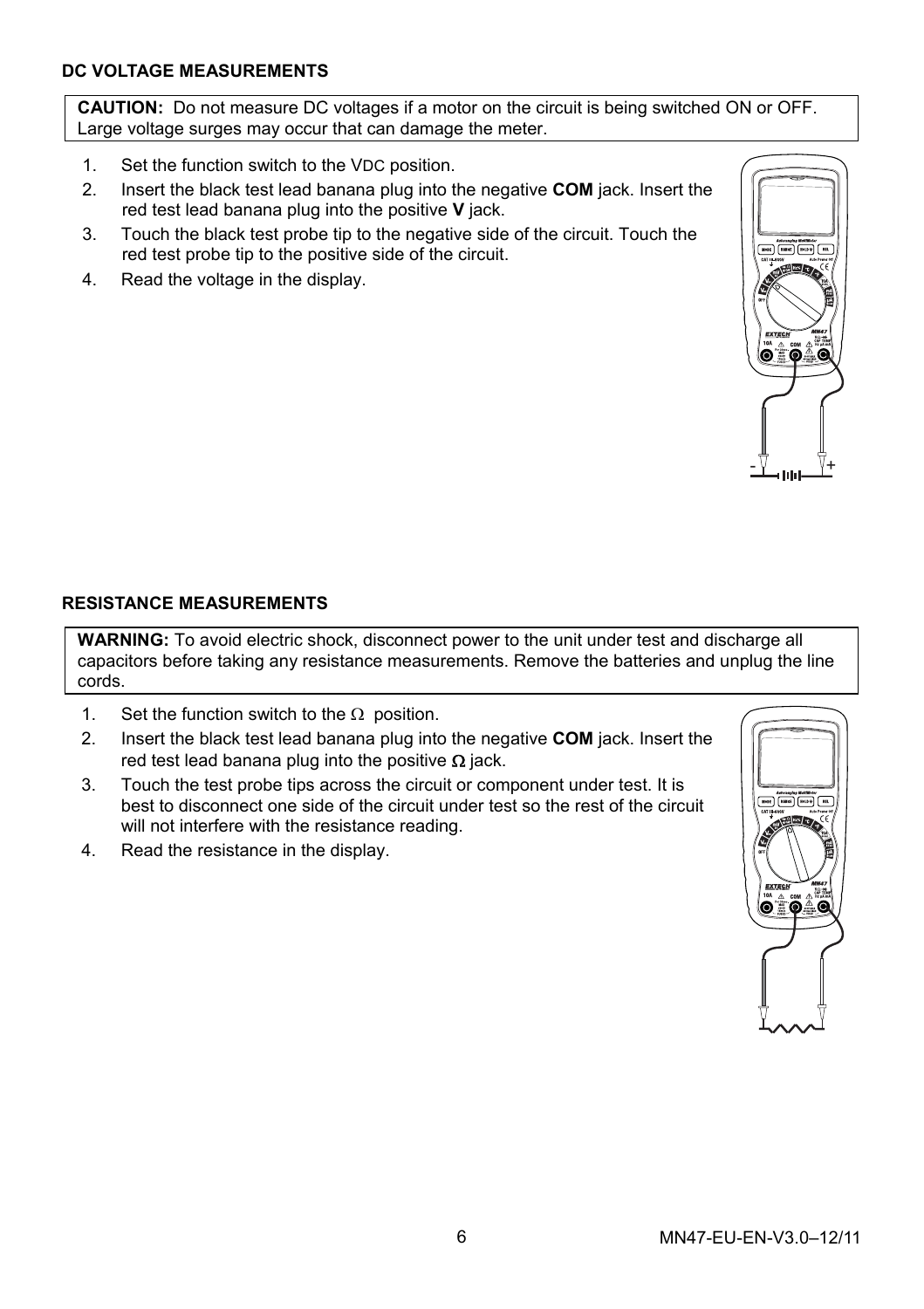**CAUTION:** Do not make current measurements at 10 Amps for longer than 30 seconds. Exceeding 30 seconds may cause damage to the meter and/or the test leads.

**WARNING:** To avoid electric shock, do not measure AC current on any circuit whose voltage exceeds 250VAC.

- 1. Insert the black test lead banana plug into the negative **COM** jack.
- 2. For current measurements up to 4000uA, set the function switch to the uA position and insert the red test lead banana plug into the **mA/µA** jack
- 3. For current measurements up to 400mA, set the function switch to the mA position and insert the red test lead banana plug into the **mA/µA** jack.
- 4. For current measurements up to 10A, set the function switch to the 10A range and insert the red test lead banana plug into the **10A** jack.
- 5. Use the MODE button to select AC or DC current.
- 6. Remove power from the circuit under test, then open up the circuit at the point where you wish to measure current.
- 7. Touch the black test probe tip to the negative side of the circuit. Touch the red test probe tip to the positive side of the circuit.
- 8. Apply power to the circuit.
- 9. Read the current in the display.



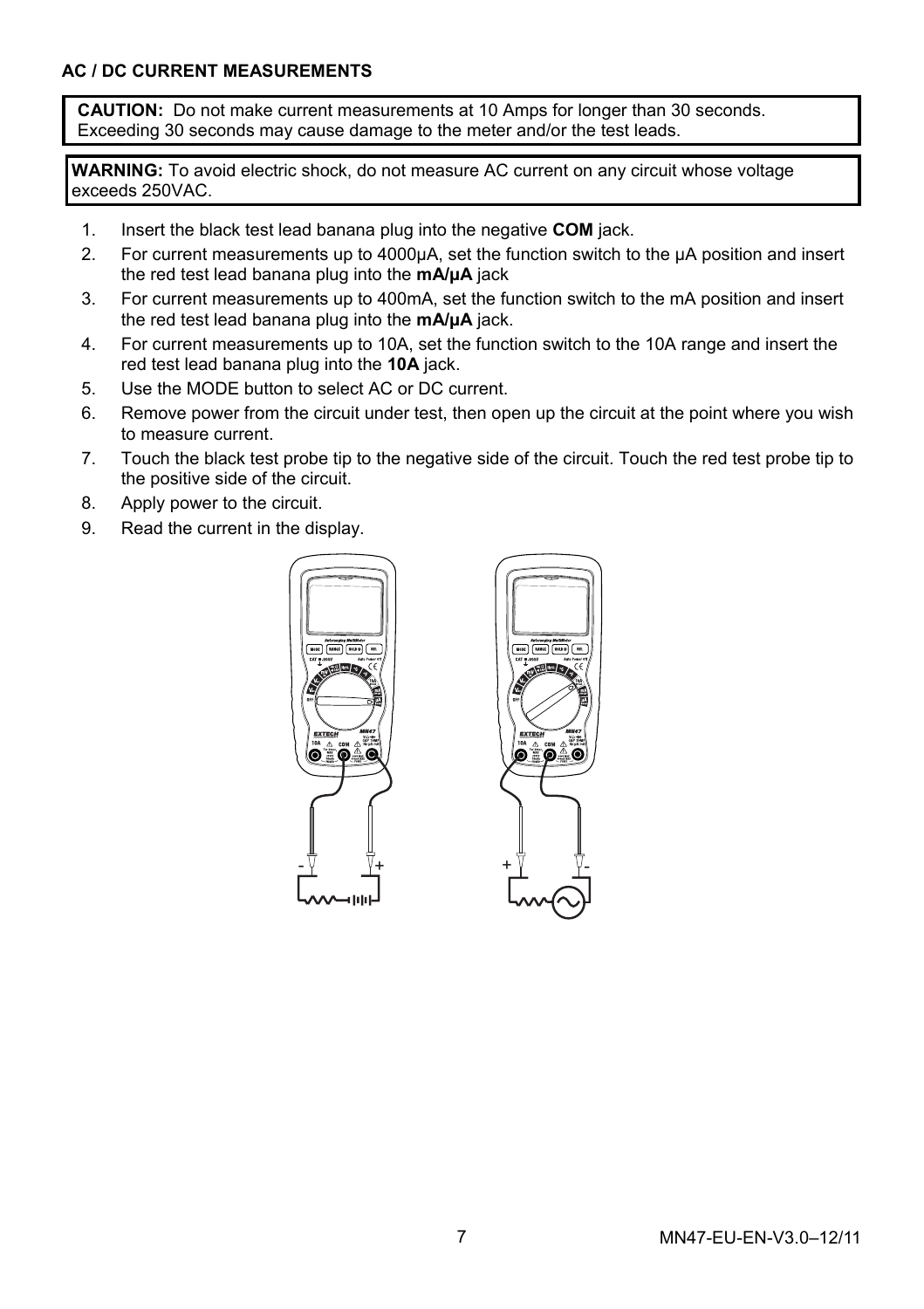#### **CONTINUITY CHECK**

**WARNING:** To avoid electric shock, never measure continuity on circuits or wires that have voltage on them.

- 1. Set the function switch to the  $\Omega \rightarrow \mathbb{R}$  by position.
- 2. Press the **MODE** button to select continuity •))).
- 3. Insert the black lead banana plug into the negative **COM** jack.
- 4. Insert the red test lead banana plug into the positive jack.
- 5. Touch the test probe tips to the circuit or wire under test.
- 6. If the resistance is < 30Ω, a tone will sound.



#### **DIODE TEST**

- 1. Set the function switch to the Ω  $\rightarrow$   $\rightarrow$   $\rightarrow$  position.
- 2. Insert the black test lead banana plug into the negative **COM** jack and the red test lead banana plug into the positive  $\rightarrow$  jack.
- 3. Use the MODE button to view the  $\bigstar$  icon on the display.
- 4. Touch the test probes to the diode under test. If one reading shows a value and the other reading shows "OL" the diode is good. Reverse voltage will indicate "**OL**". Shorted devices will indicate near 0V and an open device will indicate "**OL**" in both polarities.
- 5. The value indicated in the display is the forward voltage.

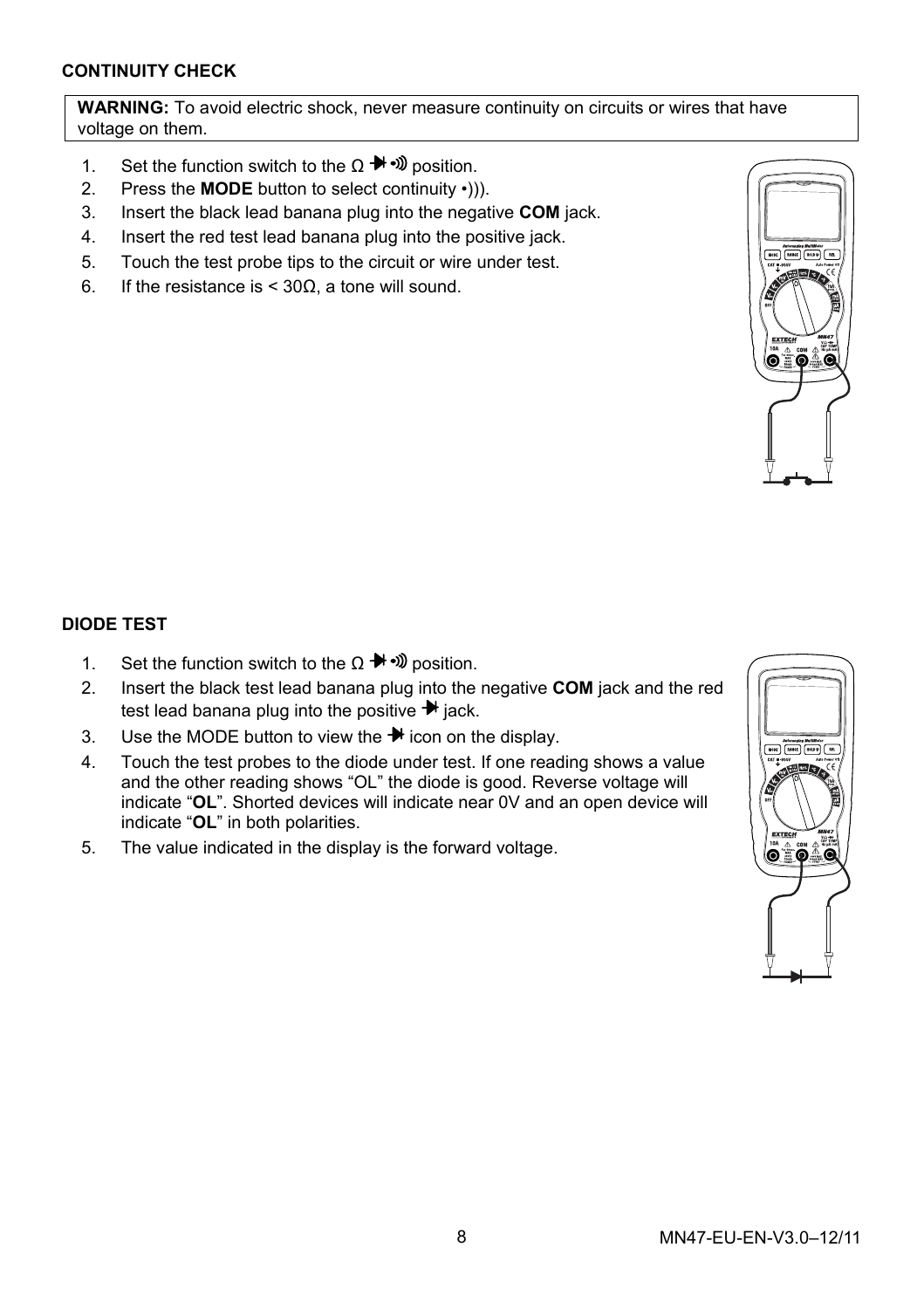#### **CAPACITANCE MEASUREMENTS**

#### **WARNING:** To avoid electric shock, discharge the capacitor before measuring.

- 1. Rotate the function switch to the **CAP** position.
- 2. Press the **MODE** button to select capacitance (nF and a small value will appear in the display).
- 3. Insert the black test lead banana plug into the negative **COM** jack. Insert the red test lead banana plug into the positive CAP jack.
- 4. Touch the black test probe tip to one side of the device. Touch the red test probe tip to the other side of the device.
- 5. Read the capacitance value in the display.

**Note:** For very large values of capacitance measurement time can be several seconds before the final reading stabilizes.



#### **FREQUENCY MEASUREMENTS**

- 1. Rotate the function switch to the **Hz%** position.
- 2. Insert the black test lead banana plug into the negative **COM** jack. Insert the red test lead banana plug into the positive **HZ** jack.
- 3. Touch the black test probe tip to one side of the device. Touch the red test probe tip to the other side of the device.
- 4. Read the Frequency value display.

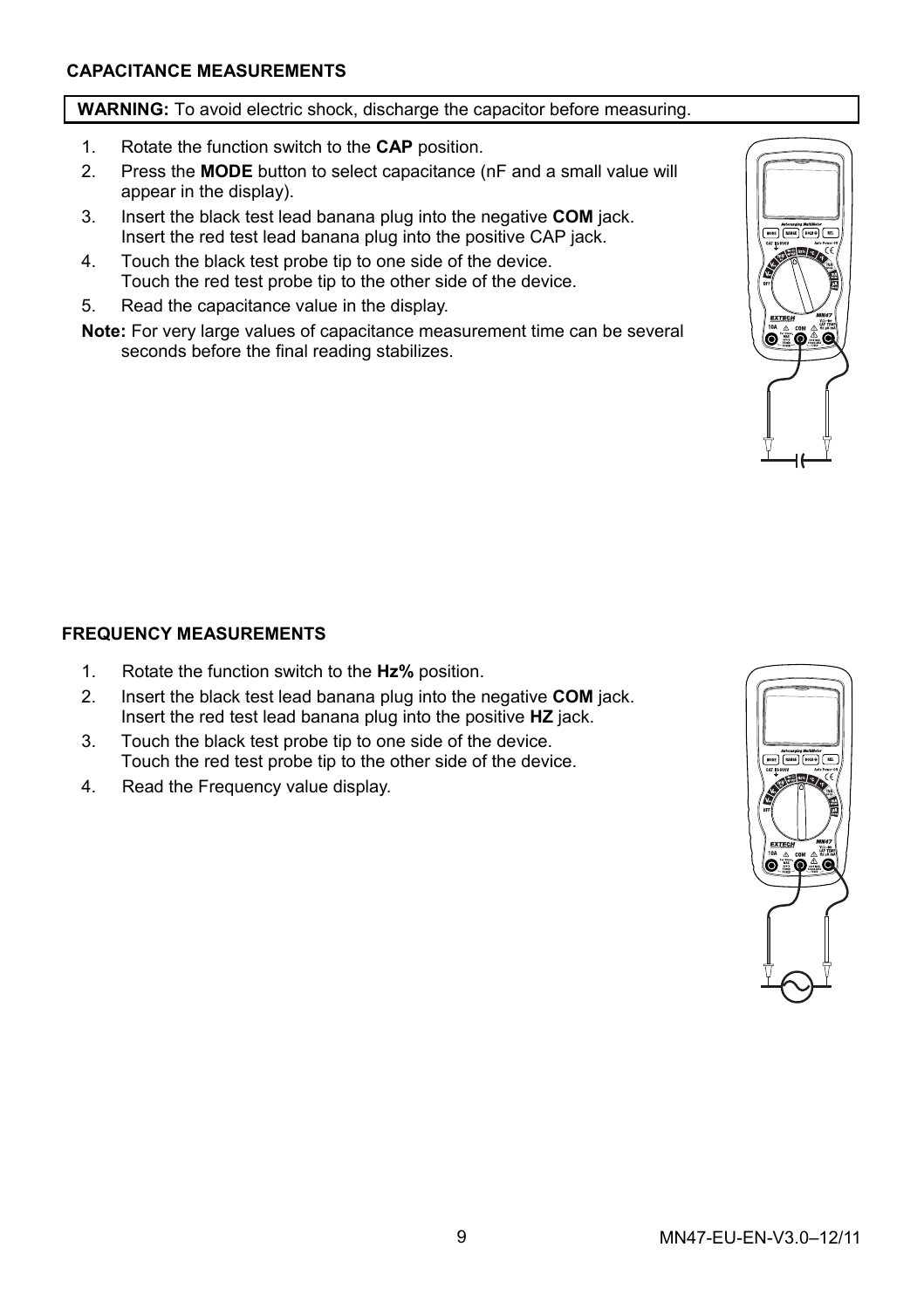#### **TYPE K TEMPERATURE MEASUREMENT**

- 1. Rotate the function switch to the °F or °C temperature position.
- 2. Insert the Temperature Probe into the negative COM jack and the TEMP jack.
- 3. Place the temperature probe tip where needed.
- 4. Read the temperature on the display.



## *MAINTENANCE*

**WARNING**: To avoid electric shock, disconnect the test leads from any source of voltage before removing the back cover or the battery or fuse covers.

**WARNING:** To avoid electric shock, do not operate your meter until the battery and fuse covers are in place and fastened securely.

This MultiMeter is designed to provide years of dependable service, if the following care instructions are performed:

- 1. **KEEP THE METER DRY**. If it gets wet, dry it immediately.
- 2. **USE AND STORE THE METER IN NORMAL TEMPERATURES.** Temperature extremes can shorten the life of the electronic parts and distort or melt plastic parts.
- 3. **HANDLE THE METER GENTLY AND CAREFULLY.** Dropping it can damage the electronic parts or the case.
- 4. **KEEP THE METER CLEAN.** Wipe the case occasionally with a damp cloth. DO NOT use chemicals, cleaning solvents, or detergents.
- 5. **USE ONLY FRESH BATTERIES OF THE RECOMMENDED SIZE AND TYPE.** Remove old or weak batteries so they do not leak and damage the unit.
- 6. **IF THE METER IS TO BE STORED FOR A LONG PERIOD OF TIME**, the battery should be removed to prevent damage to the unit.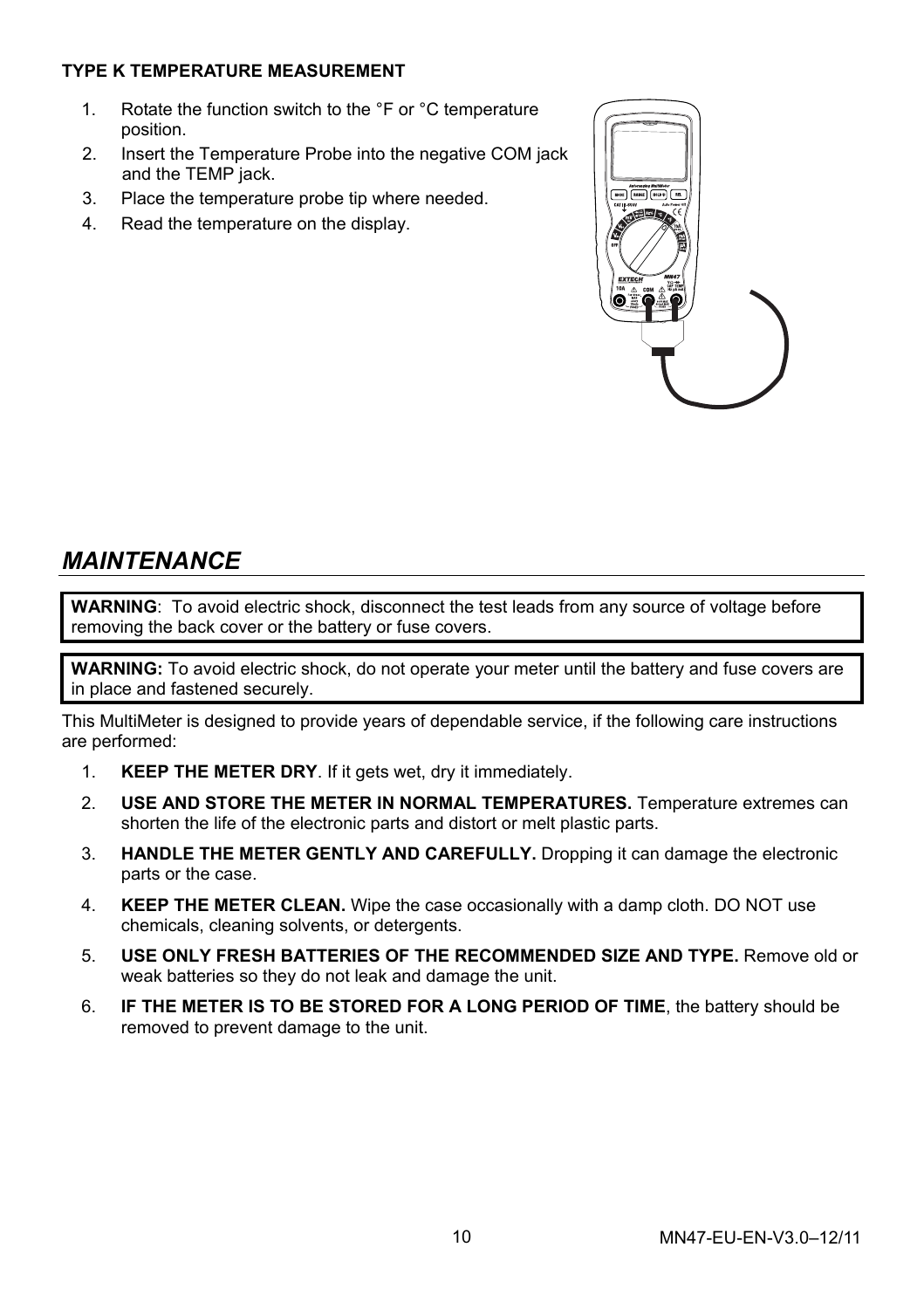#### **BATTERY INSTALLATION and LOW BATTERY INDICATION**

**WARNING**: To avoid electric shock, disconnect the test leads from any source of voltage before removing the battery cover.

#### **LOW BATTERY INDICATION**

The ■ icon will appear in the display when the battery voltage becomes low. Replace the batteries + when this appears.

#### **BATTERY REPLACEMENT**

- 1. Disconnect the test leads from the meter.
- 2. Remove the Phillips head screws (2) which secure the rear battery compartment cover.
- 3. Remove the fuse/battery compartment cover to access the battery.
- 4. Replace the 9V battery, observing polarity.
- 5. Replace and secure the fuse/battery compartment cover .

You, as the end user, are legally bound (**Battery ordinance**) to return all used batteries and accumulators; **disposal in the household garbage is prohibited!**



You can hand over your used batteries / accumulators at collection points in your community or wherever batteries / accumulators are sold!

**Disposal:** Follow the valid legal stipulations in respect of the disposal of the device at the end of its lifecycle

#### **REPLACING THE FUSES**

- 1. Disconnect the test leads from the meter.
- 2. Remove the Phillips head screws (2) which secure the rear battery compartment cover.
- 3. Remove the fuse/battery compartment cover to access the fuses.
- 4. Gently remove the fuse(s) and install new fuse(s) into the holder(s).
- 5. Always use fuses of the proper size and value (0.5A/250V fast blow for the 400mA range, 10A/250V fast blow for the 10A range).
- 6. Replace and secure the fuse/battery compartment cover .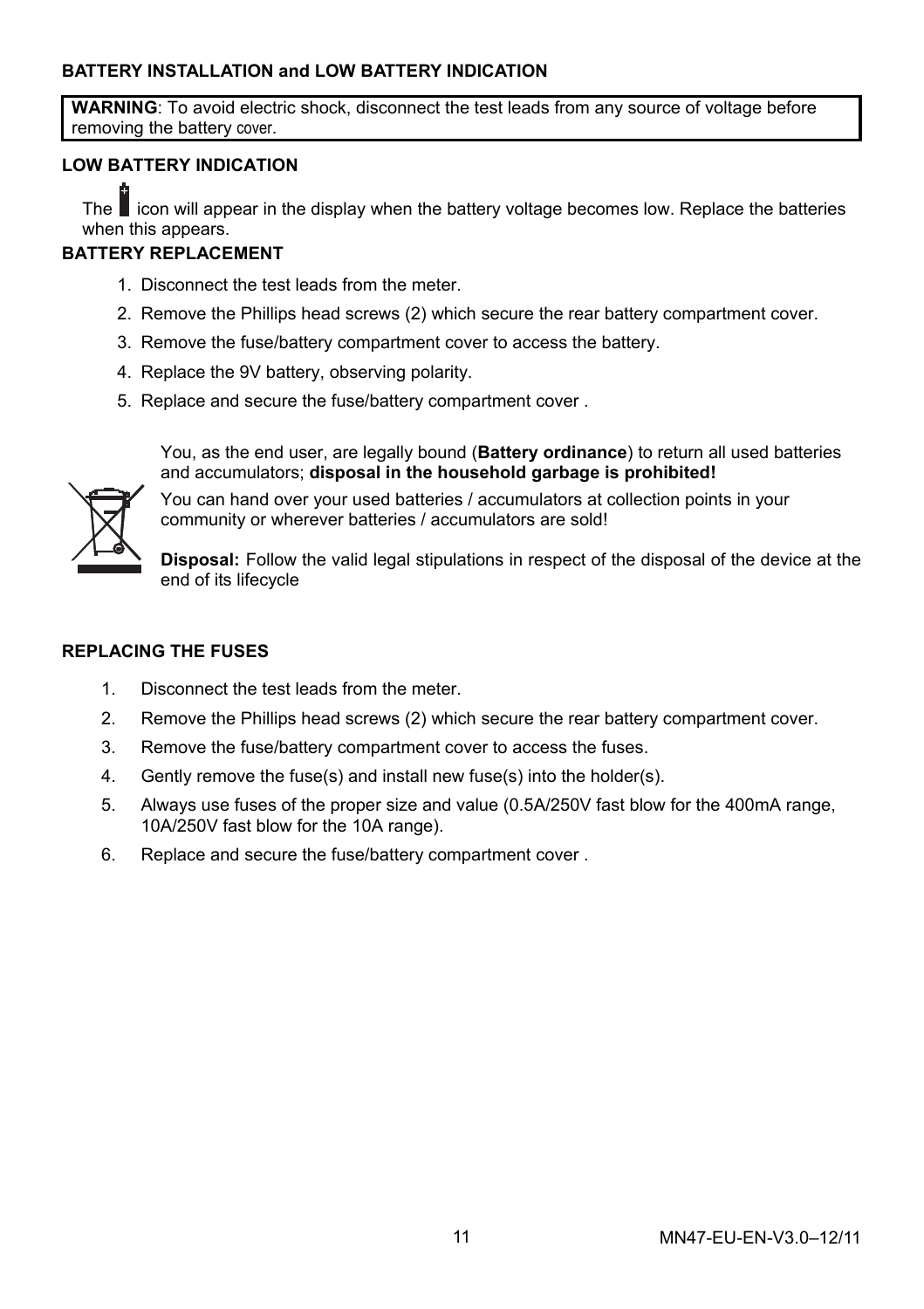## *RANGE SPECIFICATIONS*

| <b>Function</b>   | Range        | <b>Resolution</b> | Accuracy                         |
|-------------------|--------------|-------------------|----------------------------------|
| DC Voltage        | 400mV        | 0.1 <sub>m</sub>  | $\pm$ (0.5% reading + 2 digits)  |
| (VDC)             | 4V           | 1mV               | $\pm$ (1.2% reading + 2 digits)  |
|                   | 40V          | 10 <sub>m</sub> V |                                  |
|                   | 400V         | 100mV             |                                  |
|                   | 600V         | 1V                | $\pm$ (1.5% reading + 2 digits)  |
| <b>AC Voltage</b> | 400mV        | 0.1 <sub>m</sub>  | $\pm$ (1.5% reading + 15 digits) |
| (VAC)             | 4V           | 1mV               | $\pm$ (1.2% reading + 3 digits)  |
| (50/60Hz)         | 40V          | 10 <sub>m</sub> V |                                  |
|                   | 400V         | 100mV             | $\pm$ (1.5% reading + 3 digits)  |
|                   | 600V         | 1V                | $\pm$ (2.0% reading + 4 digits)  |
| <b>DC Current</b> | 400μA        | $0.1\mu A$        | $\pm$ (1.0% reading + 3 digits)  |
| (ADC)             | 4000μA       | $1\mu$ A          |                                  |
|                   | 40mA         | 10uA              | $\pm$ (1.5% reading + 3 digits)  |
|                   | 400mA        | 100uA             |                                  |
|                   | 10A          | 10A               | $\pm$ (2.5% reading + 5 digits)  |
| <b>AC Current</b> | 400μΑ        | $0.1\muA$         | $\pm$ (1.5% reading + 5 digits)  |
| (ABC)             | 4000μA       | 1μA               |                                  |
| (50/60Hz)         | 40mA         | 10uA              | $\pm$ (1.8% reading + 5 digits)  |
|                   | 400mA        | 100uA             |                                  |
|                   | 10A          | 10A               | $\pm$ (3.0% reading + 7 digits)  |
| Resistance        | $400\Omega$  | $0.1\Omega$       | $\pm$ (1.2% reading + 4 digits)  |
|                   | $4k\Omega$   | $1\Omega$         | $\pm$ (1.0% reading + 2 digits)  |
|                   | 40k $\Omega$ | 10 $\Omega$       |                                  |
|                   | 400kΩ        | $100\Omega$       | $\pm$ (1.2% reading + 2 digits)  |
|                   | $4M\Omega$   | 1k $\Omega$       |                                  |
|                   | $40M\Omega$  | $10k\Omega$       | $\pm$ (2.0% reading + 3 digits)  |
| Capacitance       | 4.000nF      | 1pF               | $\pm$ (5.0% reading + 50 digits) |
|                   | 40.00nF      | 10pF              | $\pm$ (5.0% reading + 7 digits)  |
|                   | 400.0nF      | 0.1nF             |                                  |
|                   | 4.000uF      | 1nF               | $\pm$ (3.0% reading + 5 digits)  |
|                   | 40.00uF      | 10nF              |                                  |
|                   | 100.0uF      | $0.1$ u $F$       | $\pm$ (5.0% reading + 5 digits)  |

**Notes**:

Accuracy specifications consist of two elements:

• (% reading) – This is the accuracy of the measurement circuit.

• (+ digits) – This is the accuracy of the analog to digital converter.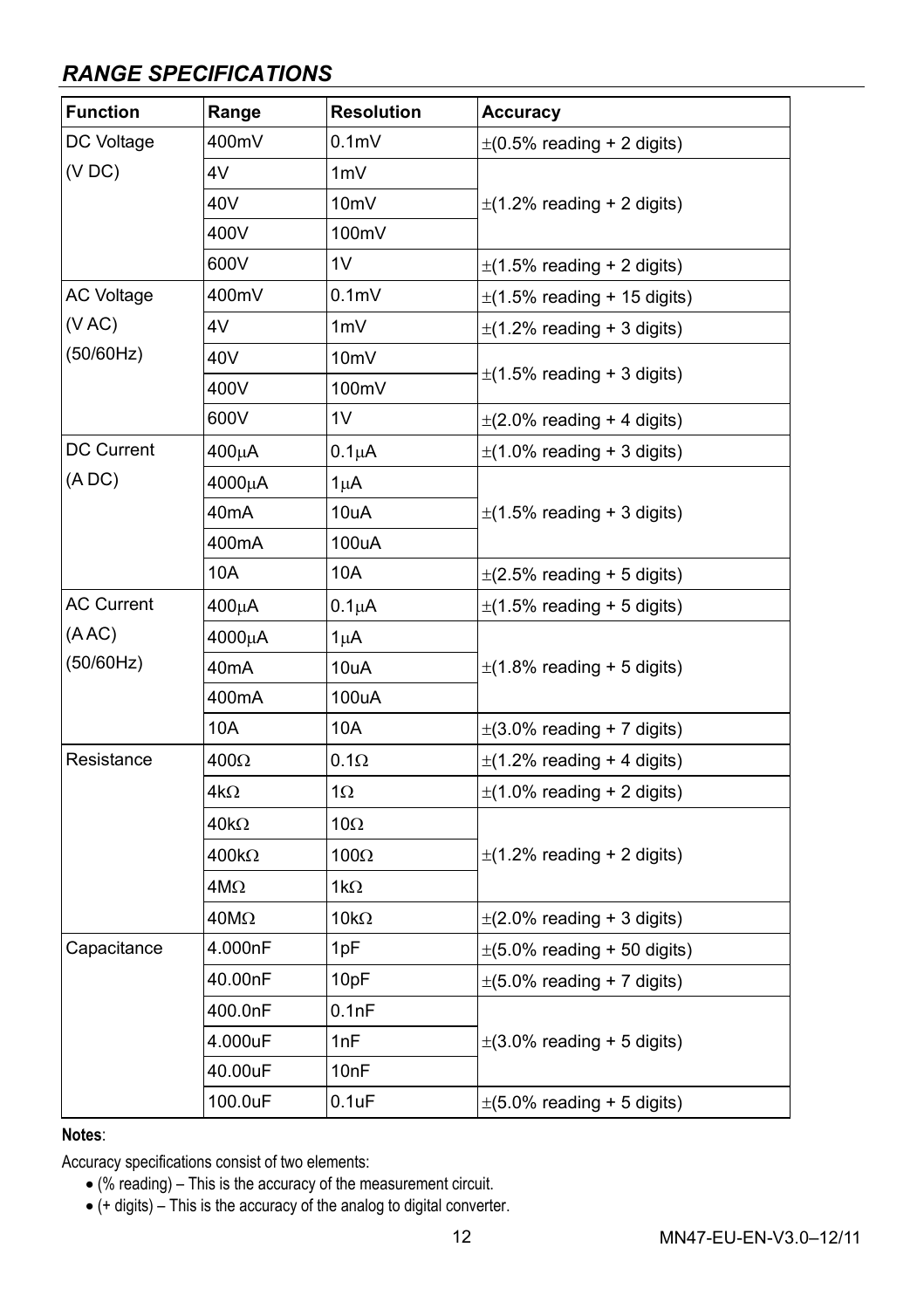Accuracy is stated at 65°F to 83°F (18°C to 28°C) and less than 70% RH.

| <b>Function</b> | Range                  | <b>Resolution</b> | Accuracy                        |
|-----------------|------------------------|-------------------|---------------------------------|
| Frequency       | 9.999Hz                | $0.001$ Hz        |                                 |
|                 | 99.99Hz                | $0.01$ Hz         | $\pm$ (1.5% reading + 5 digits) |
|                 | 999.9Hz                | $0.1$ Hz          |                                 |
|                 | 9.999kHz               | 1Hz               |                                 |
|                 | 99.99kHz               | 10Hz              | $\pm$ (1.2% reading + 3 digits) |
|                 | 999.9kHz               | 100Hz             |                                 |
|                 | 9.999MHz               | 1kHz              | $\pm$ (1.5% reading + 4 digits) |
| Duty Cycle      | 0.1%-99.99%            | 0.1%              | $\pm$ (1.2% reading + 2 digits) |
| Temperature     | -20°C~+760°C 11°C      |                   | $\pm$ (3.0% reading + 5°C/9°F)  |
|                 | $-4^{\circ}$ F~+1400°F | $1^{\circ}$ F     |                                 |
| Diode Test      | 0.3mA typical          | 1mV               | $\pm$ (10% reading + 5 digits)  |